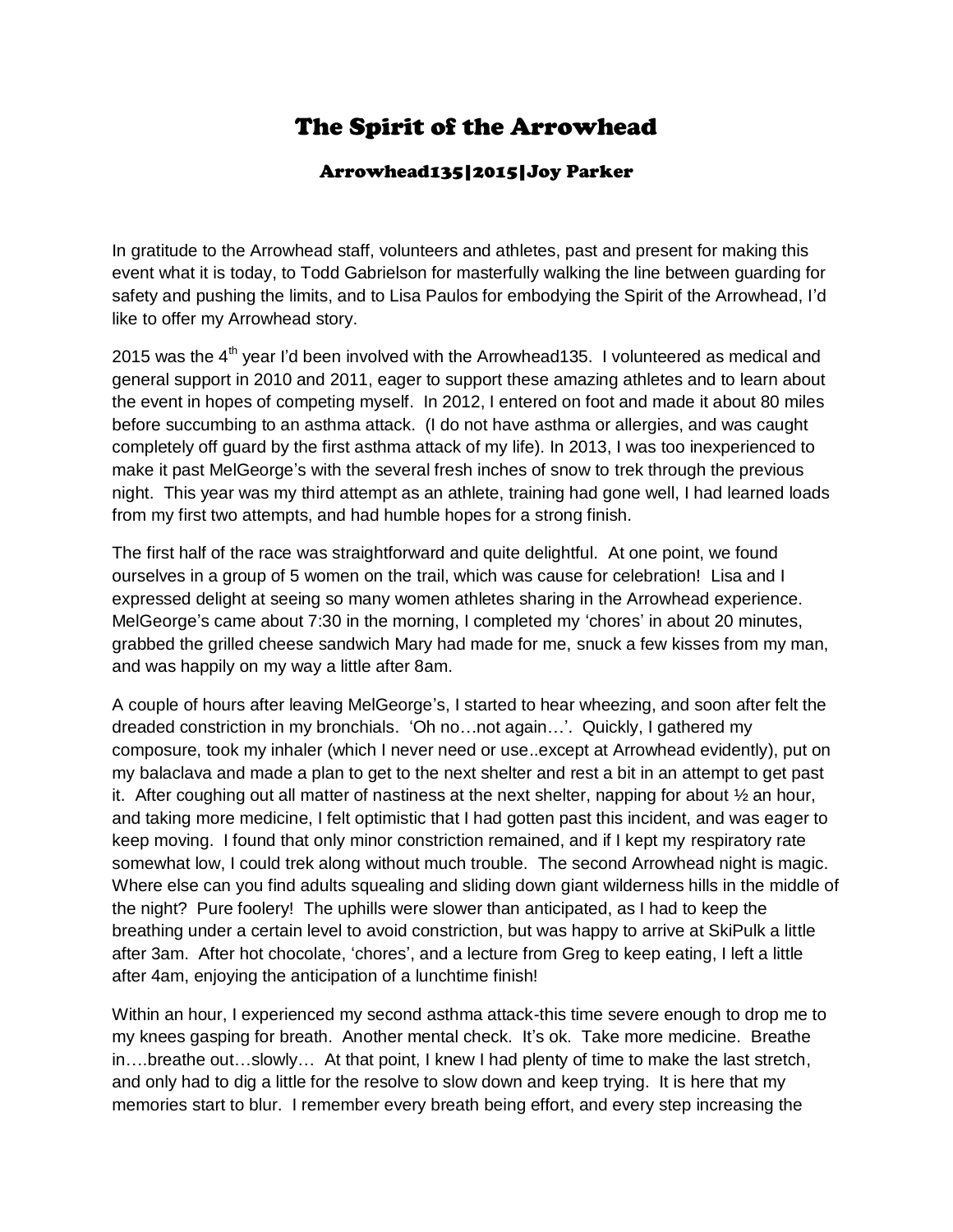discomfort of breathing. Mantras to relax. Prayers of gratitude. The soothing sound of my feet crunching in the snow. I found that during times of greater constriction, if I leaned forward with my trekking poles pushing my shoulders backwards, it would open up my chest and I could breathe easier. Occasionally, I would fall asleep this way. Despite my best efforts, agitation and stress increased in my body and by the time I saw Greg at the Hwy 115 crossing, I was expressing my distress at how difficult it was to breathe, and complaining of boredom. ?

At some point after the Hwy 115 crossing (10ish miles from the finish), the bottom fell out.

'**Delirium** is most often caused by physical or mental illness, and is usually temporary and reversible. Many disorders cause delirium. Often, the conditions are ones that do not allow the brain to get oxygen or other substances.

Symptoms include: Changes in alertness, Changes in feeling (sensation) and perception, Changes in level of consciousness or awareness, Changes in movement (for example, may be slow moving or hyperactive), Changes in sleep patterns, drowsiness, Confusion (disorientation) about time or place, Decrease in short-term memory and recall, Disorganized thinking, such as talking in a way that doesn't make sense, Emotional or personality changes, such as anger, agitation, depression, irritability, overly happy, Incontinence, Movements triggered by changes in the nervous system, Problem concentrating'

## --Medline Encyclopedia

I remember becoming very agitated, even swearing at the 'tree people' that I'd been seeing for the last 24 hours. I know that I was falling asleep on my poles more and more often trying to breathe, and I can only assume that one of these times, I slipped into complete delirium. Some memories include walking around in very deep snow looking for the casino parking lot so I could find Greg's truck and put my sled away, looking down and watching myself shiver, throwing my trekking poles, genuinely not knowing if I was dreaming or awake, and in either case not having a clue what to do. I have no idea how much time passed before Todd pulled up on his snowmobile. I told him that I had been to the casino, but I couldn't find Greg's truck so could he please give me a ride. And also that I didn't know where my sled was..did he know where my sled was? He made steady, calm eye contact and told me that I had not been to the casino yet, and that he had seen my sled down the road. I was so happy to have someone who knew what was going on! He told me to walk back towards my sled, and when I got there, I harnessed back up, and he pointed me in the direction of the finish and said just go that way. It's 4.5 miles. You can do it.

The next thing I remember, I was standing beside my sled in the middle of the trail (harness off), and telling the few who passed me that I was waiting for a ride. (I was still very confused). Then came Lisa. I told her the same thing, "I'm waiting for a ride". She simply and without hesitation replied, "Oh no you're not". When I responded that with every step came severe struggle to breathe, and that I couldn't conceive of how to move, she was already putting my harness on her shoulders. *My harness on her shoulders.* She told me I wasn't leaving without a finish and that I was to sit down on my sled, which I did. Again, I don't know how much time passed, but I think it was about an hour. How bizarre, to be slumped over, in and out of awareness, and to look up and see myself being pulled on my own sled by another person??